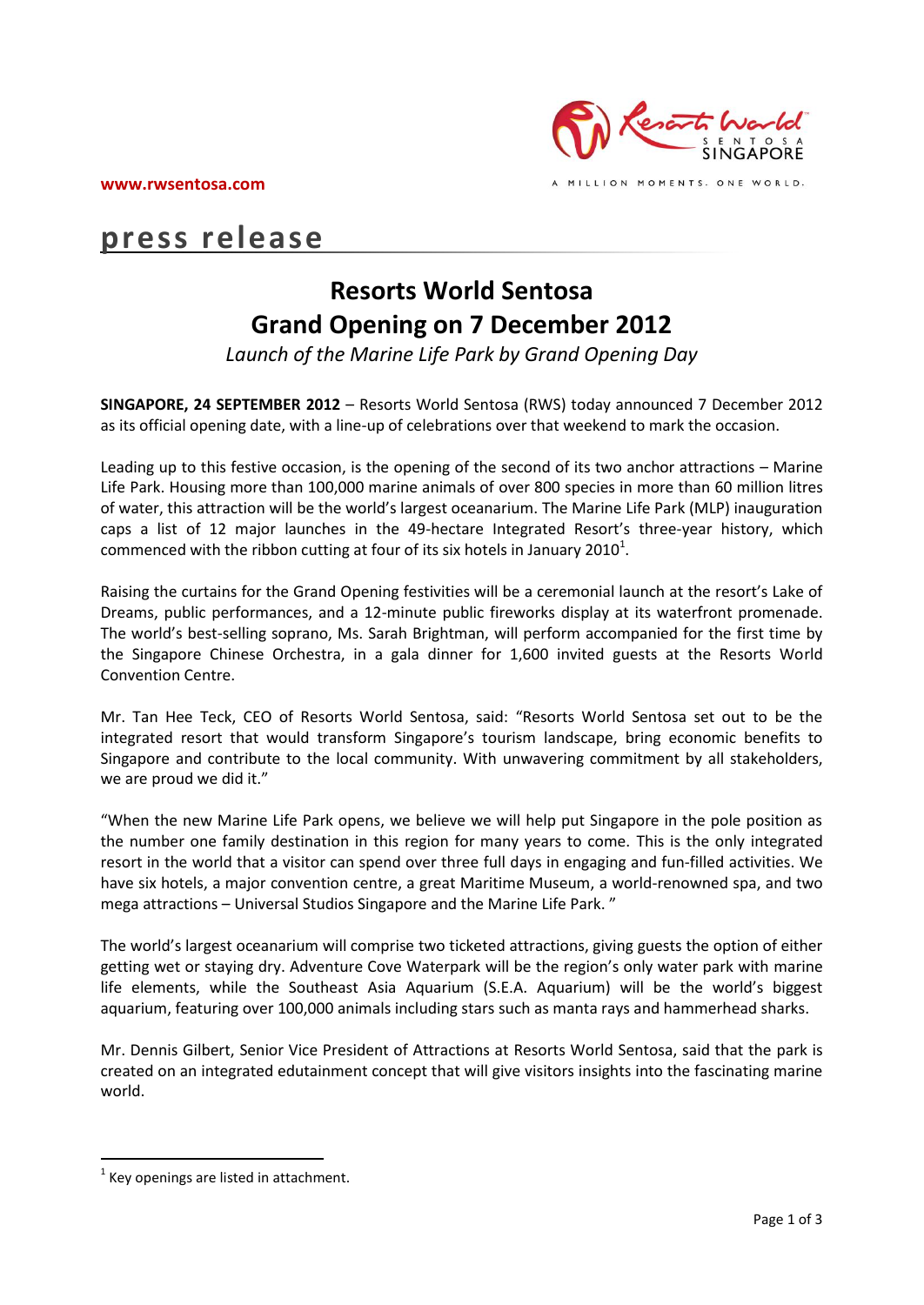"No other attraction in this part of the world comes close to the Marine Life Park in terms of scope and concept. We believe the Marine Life Park, being the world's largest marine classroom, gives us the opportunity to put Singapore on the world map for innovative marine conservation and education programmes,'' said Mr. Gilbert.

Besides international research and conservation projects, the Marine Life Park will also roll out programmes for local students from pre-school to tertiary levels, giving them the chance to interact with marine animals and learn from marine life specialists.

Whether it is the adrenaline rush on the water coasters or a deeper dive into the fascinating world of marine habitats, the Marine Life Park has it all. More details on opening dates and ticketing will be made available closer to the Marine Life Park's opening. For more information and behind-the-scene exclusives, guests can check for updates on the Marine Life Park blog a[t http://mlp.rwsentosablog.com.](http://mlp.rwsentosablog.com/)

- End -

## **ABOUT RESORTS WORLD SENTOSA**

Resorts World Sentosa (RWS), Singapore's first integrated resort is located on the resort island of Sentosa. Spanning 49 hectares, the resort opened in January 2010 and welcomed over 30 million visitors in its first two years of opening. RWS is home to the region's first-and-only Universal Studios theme park, the Maritime Experiential Museum, a casino, luxurious accommodation in six unique hotels, the Resorts World Convention Centre, celebrity chef restaurants, a world-class destination spa as well as specialty retail outlets. The resort also offers entertainment including public attractions such as the Crane Dance and the Lake of Dreams. Coming soon is the world's largest oceanarium - the Marine Life Park. Resorts World Sentosa is wholly owned by Genting Singapore, a company of the Genting Group.

For more information, please [www.rwsentosa.com.](http://www.rwsentosa.com/)

## **MEDIA CONTACTS**

## **Resorts World Sentosa**

**Clement Ng/ Rachel Ang/ Fabian Foo** Tel: +65 6577 9761/ +65 6577 9773 / +65 6577 9770 [clement.xjng@rwsentosa.com](mailto:clement.xjng@rwsentosa.com) / [rachel.ang@rwsentosa.com](mailto:rachel.ang@rwsentosa.com) / [fabian.foo@rwsentosa.com](mailto:fabian.foo@rwsentosa.com)

## **Weber Shandwick Singapore (for Resorts World Sentosa)**

**Danny Cham / Wendy Toh** Tel: +65 6825 8044 / +65 6825 8038 [dcham@webershandwick.com](mailto:dcham@webershandwick.com) / [wtoh@webershandwick.com](mailto:wtoh@webershandwick.com)